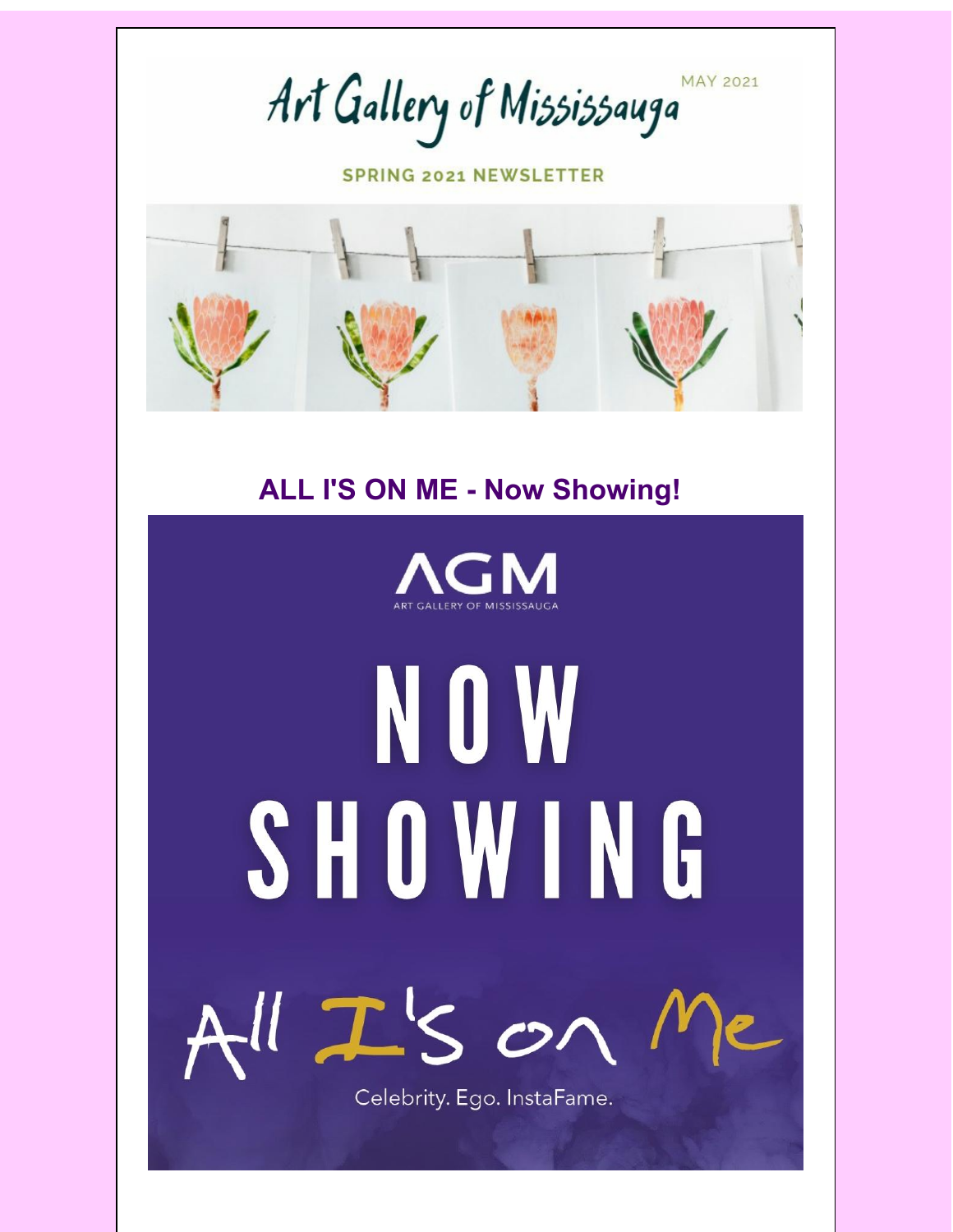### **Celebrity. Ego. Insta-Fame.**



Through the eyes of Digital Conceptual Artist **Pepe Bratanov** and Luxury Artist **Max Jamali**, we see the shining lights, we want those shining lights, we want to be known, we want the "likes".

All I's On Me follows the naïve journey from hopeful star struck ingenue to the circus that is the fame game. As we grapple with growing attention- our likes increase from 100 to 1000, to 10,000, to 100,000 to 1,000,000 followers. What is the price we pay? - Security, Ego, Integrity, Privacy and sometimes the life as we know it.

# **BORDER CROSSINGS UPDATE**

**PIVOTING** - 2020 was a year no one expected and 2021 continues to surprise us. During the COVID-19 Pandemic, we have been able to pivot our programming and provide FREE workshops to our partners and the community virtually. PLUS! we have been able to provide the border crossings experience in the comfort of everyone's home with our Virtual Tour of the border crossings project Exhibition. (Link below!)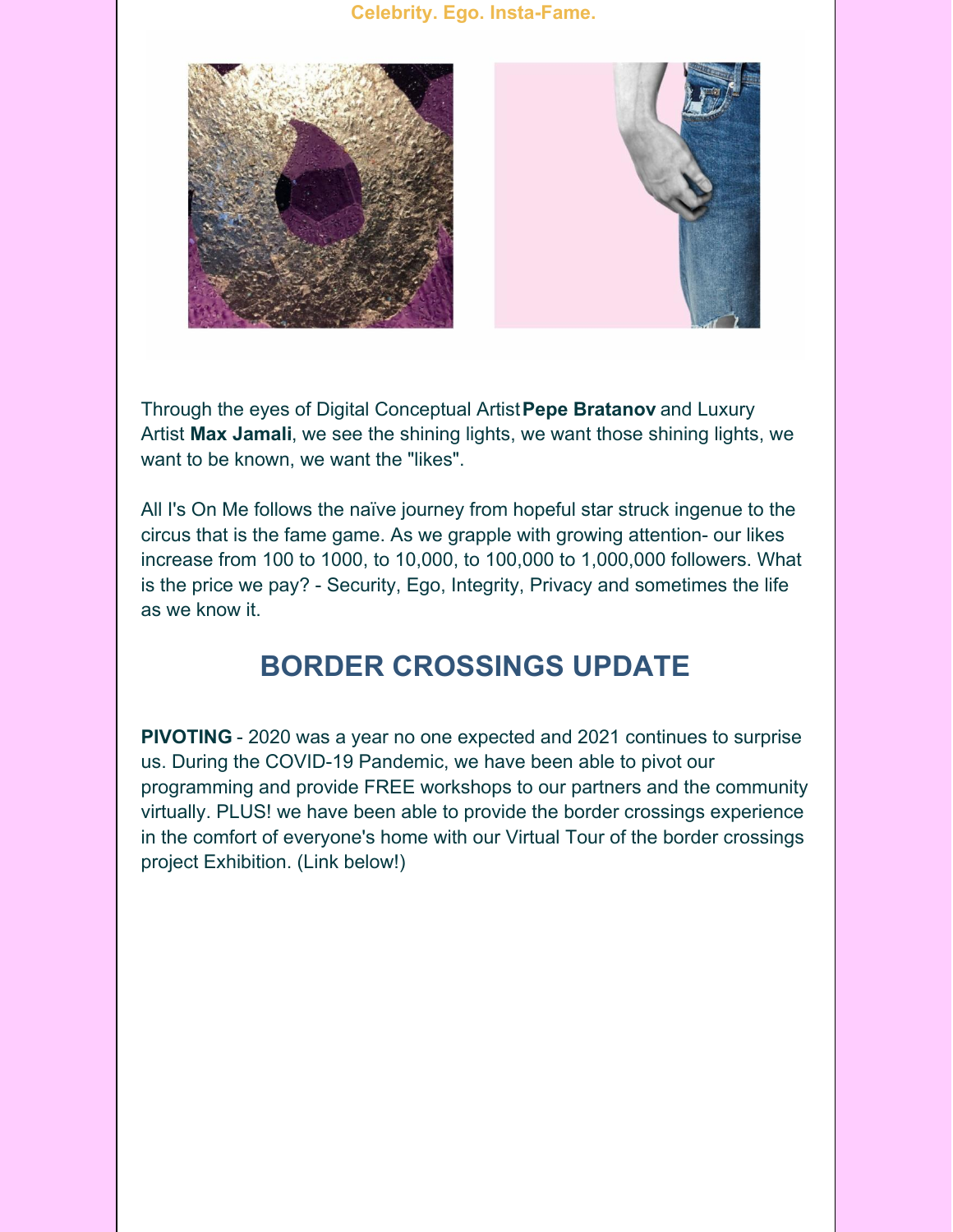

### **MAY WORKSHOPS**

**This free 4-part workshop series begins on May 15th and continues June 12th, July 17th, and August 14th.** 

#### **SATURDAY, MAY 15** 1:00 PM

ARTISTIC VISIONS OF WELLNESS

In this workshop series, individuals on a road of recovery from addictions, mental health challenges or grief will creatively take the next step in their wellness.

Using evidence-based wellness planning tools combined with narrative and expressive art therapies, Participants will envision their highest potential and optimal health and learn to embody it in everyday life.





### **LOVE LAB RBC EMERGING ARTISTS**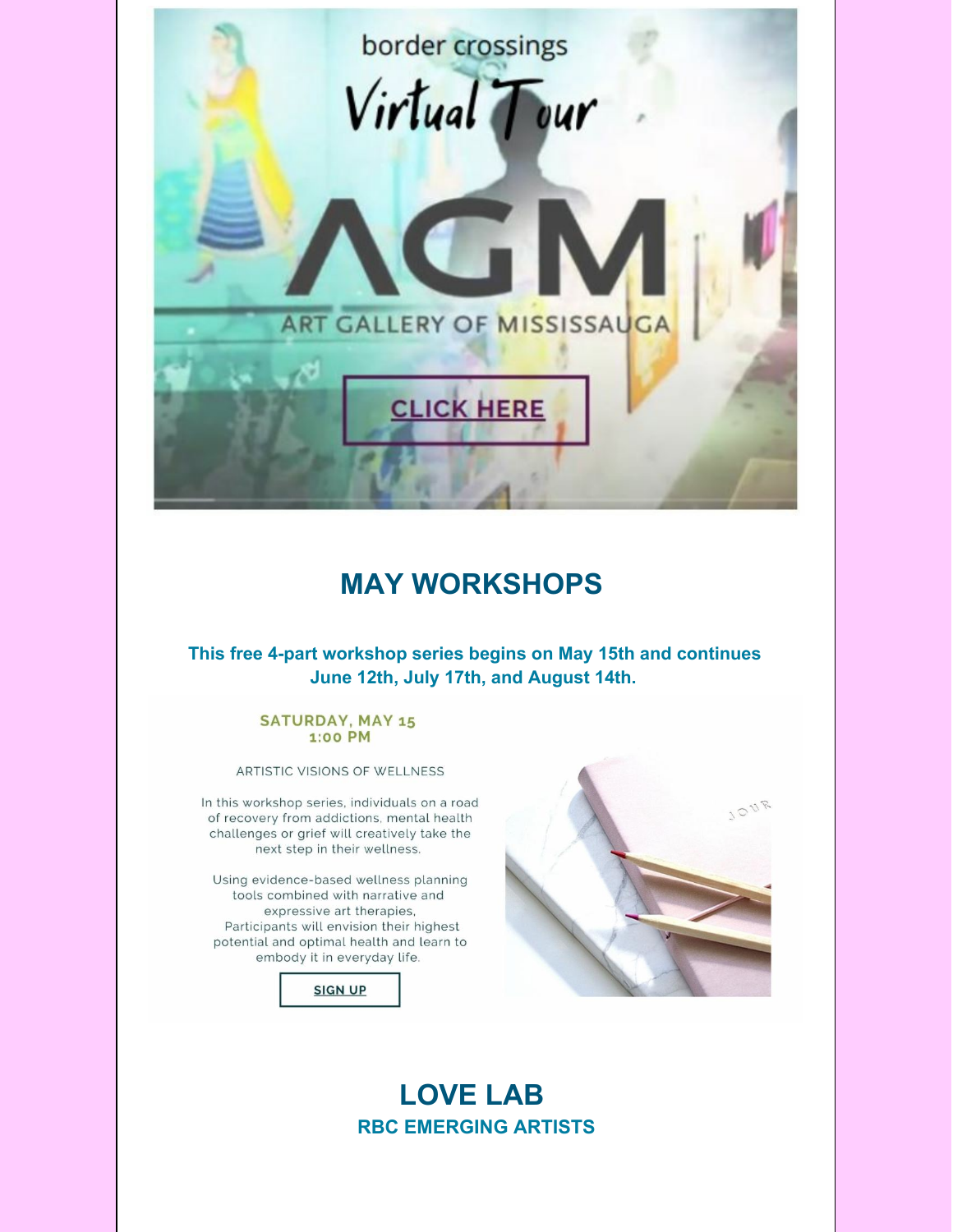

## **The Art Gallery of Mississauga is excited to announce the launch of LOVE LAB, an RBC Emerging Artists sponsored program in partnership with Panasonic and Mindshare.**

LOVE LAB is a queer photo/film tech-residency to engage community in an intersectional conversation to train emerging artists within the 905 area where emerging artists will learn skills guided by a team of partners engaging the

community in conversations of support for the LGBTQ+ community.



# **HAVE YOU MISSED A WORKSHOP OR VIRTUAL TOUR?**

Tune in to our YouTube channel to catch up!

*[WATCH NOW!](https://www.youtube.com/channel/UCJru6jZhQCKs_cp8fcUTMdw)*